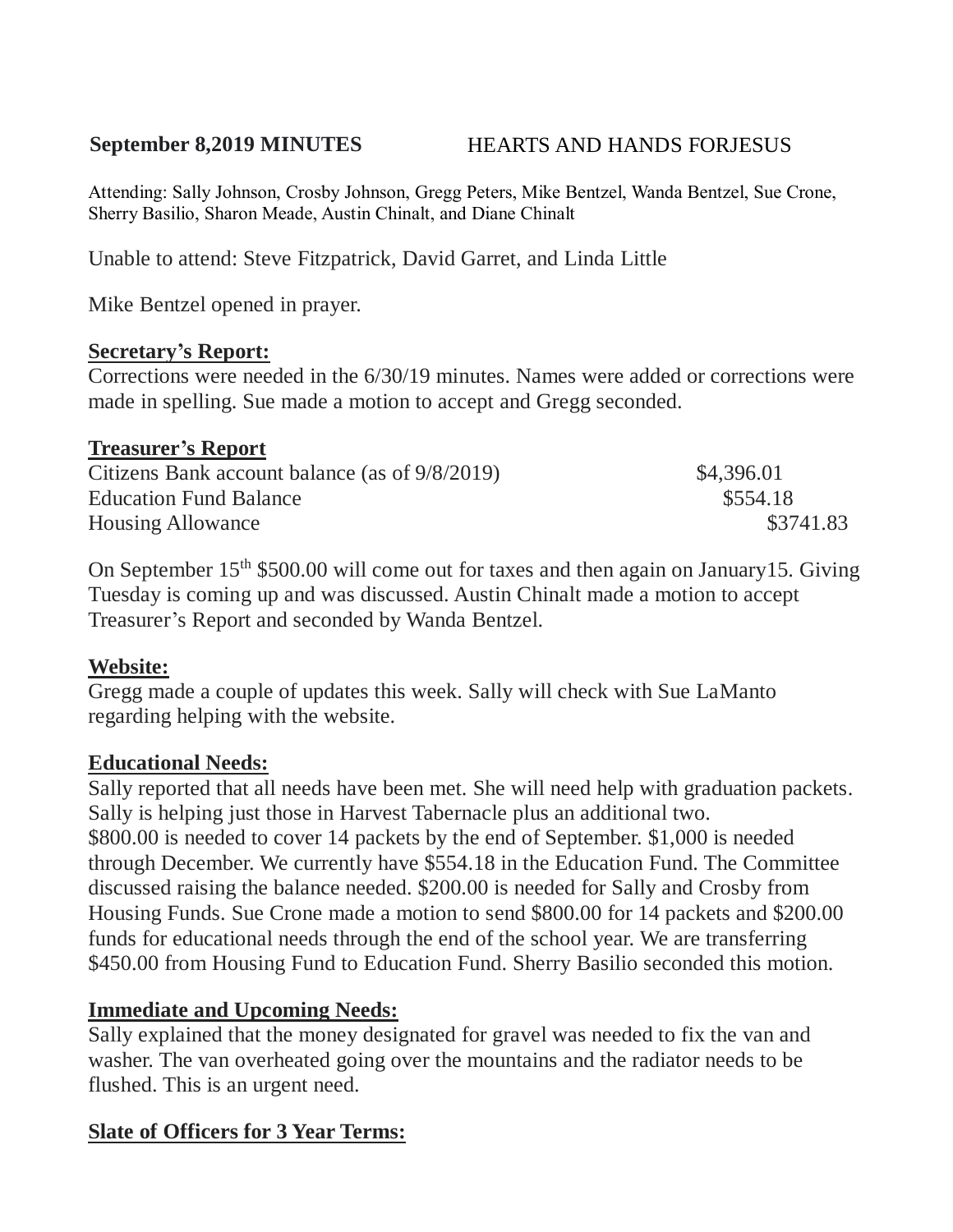| President                  | Sue Crone             |
|----------------------------|-----------------------|
| Vice President             | <b>Austin Chinalt</b> |
| <b>Treasurer</b>           | <b>Gregg Peters</b>   |
| Secretary                  | <b>Sharon Meade</b>   |
| <b>Assistant Secretary</b> | Wanda Bentzel         |

Mike Bentzel made motion to approve officers as slated. Sherry Basilio seconded. Sally said we needed an Assistant Treasurer to be in place when Gregg transitions out. Gregg stated there will be a problem with banks if the person doesn't live in the York area. Mike Bentzel volunteered to be Assistant Treasurer to avoid banking issues. Gregg made a motion to add Mike Bentzel to the slate of officers and Austin seconded. Sue Crone officially took over as President.

Per bylaw 7.8 Prohibited activities Sue checked the USTreasury Office of Foriegn Assets Control to determine if Costa Rica was on the sanctions list. Sue reported Costa Rica is not on the list.

### **Blogs:**

If we're uncomfortable writing a blog, Sue will contact us for an interview. We are also able to add pictures. She knows people that can possibly help us. We should talk about some of the following: how we grew spiritually on the work team, why it is important to give back to this ministry, and how our lives were changed forever. Hopefully, we can post 1 per month. Diane will type hers for September an send it to Gregg and Susan LaManto to be posted on blog page. Mike and Wanda Bentzel volunteered for October. Gregg suggested posting 2 blogs per month. Sue Crone also suggested contacting Linda Miller regarding doing a blog.

# **Fundraising:**

Giving Tuesday is a priority. Sue Crone will send a calendar for November to all board members to give to friends, family, Sunday School classes, and groups to raise money. Ornaments must be ordered by October if you need more. Gregg has some ornaments for the Chinalts. Kohls Associates in Action program will donate \$500.00 for a scheduled event with a non-profit involving Kohls employees. Hearts and Hands will have a bow and blanket making event in December. The bows will be given to Common Good for thier Christmas store and blankets donated for homeless individuals in the community. Money from this event will go into HH4J to be used toward supply costs for the 2020Mission trip. Gregg will secure a debit card to make payment for the mission trip and give Sue Crone the card.

There is a mission team going to Costa Rica in July of 2020. There has been one informational meeting. There is a 15 person limit for the team and a waiting list will be started if necessary. Funds must be raised for materials (paint, etc.) and sent to Sally before the team arrives in order to purchase materials. The mission trip opportunity must